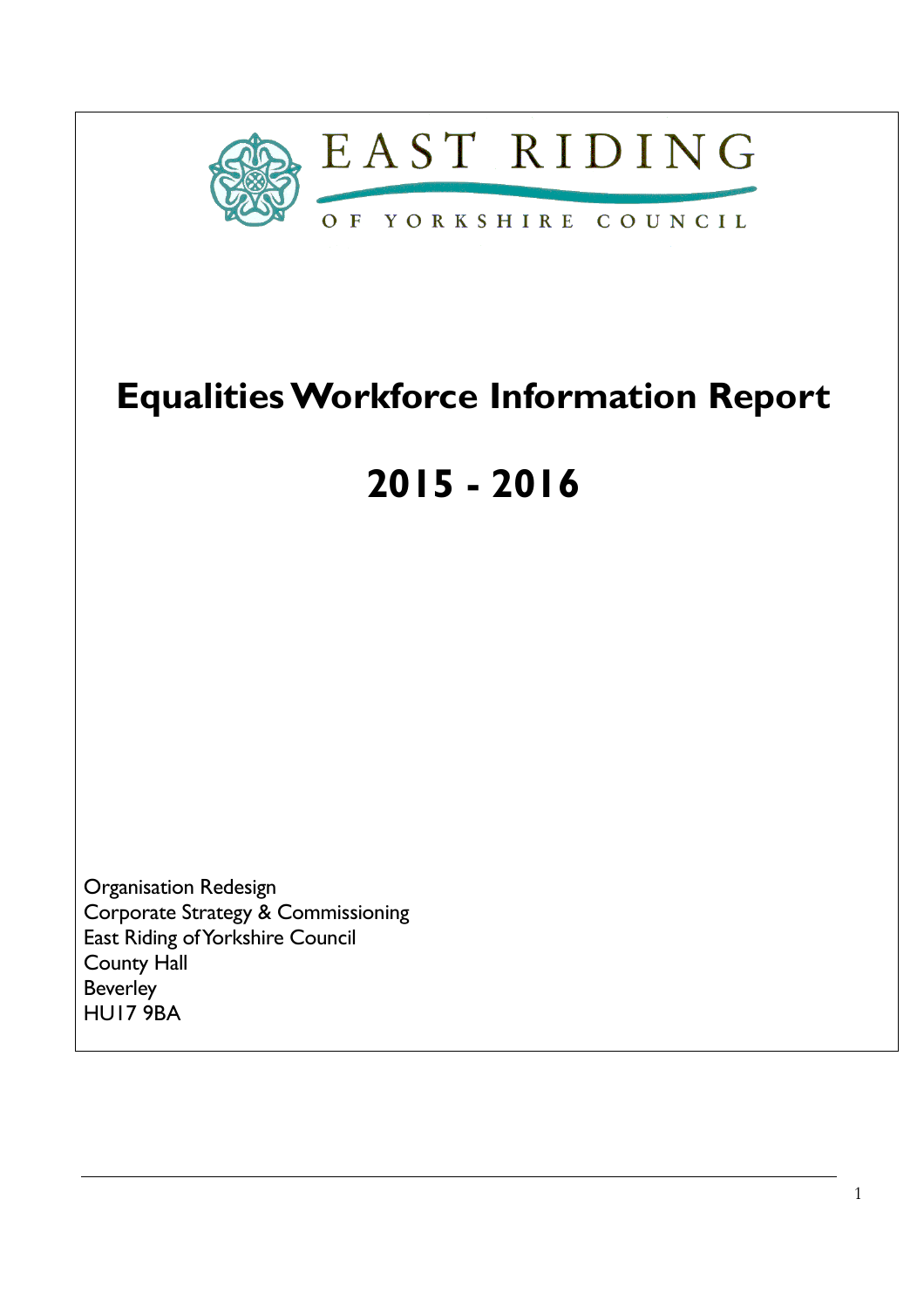| <b>Contents</b>           | Page                    |
|---------------------------|-------------------------|
| Introduction              | $\overline{\mathbf{3}}$ |
| Types of contract         | 3                       |
| Turnover                  | $\overline{\mathbf{4}}$ |
| Reasons for leaving       | $\overline{4}$          |
| Gender                    | 5                       |
| Age                       | 6                       |
| Grading                   | 6                       |
| Ethnicity                 | 9                       |
| Disability                | $\mathbf{I}$            |
| <b>Sexual Orientation</b> | $\mathbf{I}$            |
| Religion                  | $\mathbf{I}$            |
| <b>Training Delivered</b> | $\mathbf{H}$            |
| Training not completed    | 12                      |
| Recruitment               | 12                      |
|                           |                         |

Appendix I Table: Pay grade by age group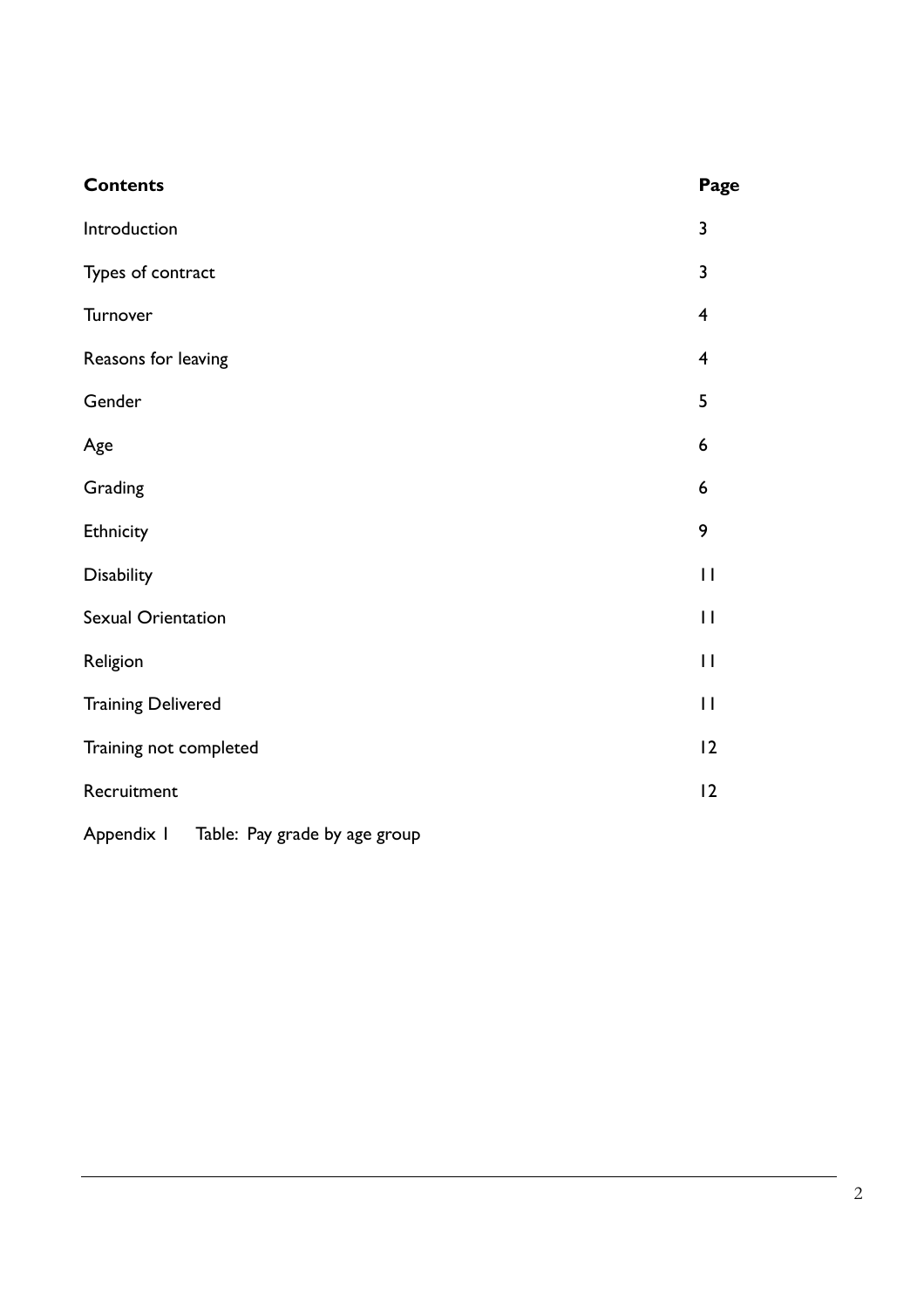# 1. Introduction

- 1.1 The Equality Act 2010 requires that the Council monitors and publishes information in relation to protected groups. The Act protects people from discrimination on the basis of 'protected characteristics' which are as follows:
	- − disability
	- − gender reassignment
	- − pregnancy and maternity
	- − race this includes ethnic or national origins, colour and nationality
	- − religion or belief
	- − sex, and
	- − sexual orientation
	- − age
	- marriage and civil partnership
- 1.2 The source data for most of the information in this report was extracted from the Council's Pay-Personnel system (iTrent) and relates to data held on 31 March 2016.

# 2. Types of contract

- 2.1 All data in relation to posts and whole time equivalents (WTE) relates to posts occupied on 31st March 2016.
- 2.2 Figure 1 shows the distribution of full and part-time posts for each directorate.





- 2.3 Part-time employees make up 58.3% of the workforce (59% last year).
- 2.4 Part-time employees account for 40.5% of total WTE (41.3% last year).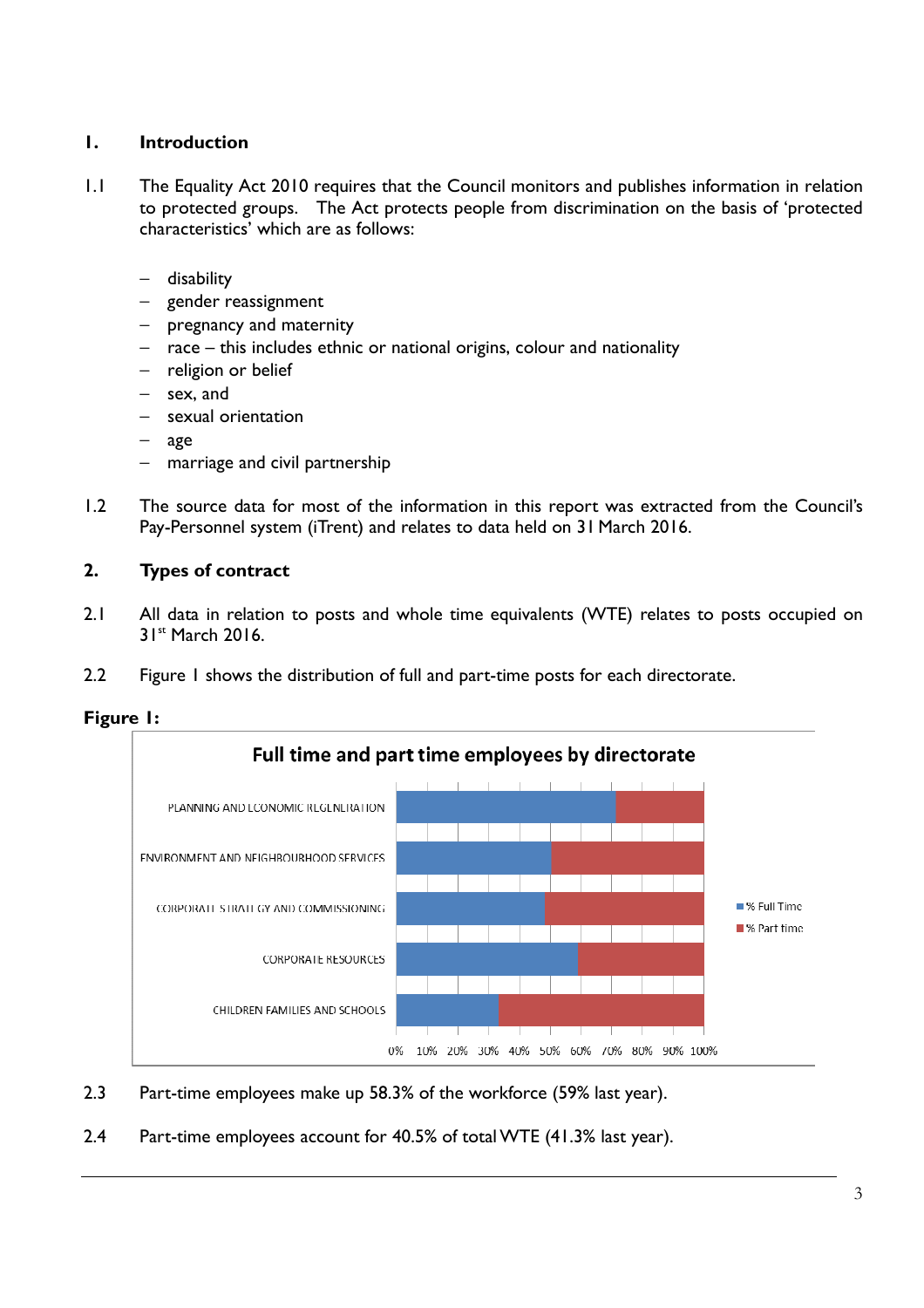2.5 68.5% of women work part time compared to 25.3% of men (69% and 28% last year respectively).

# 3. Turnover

3.1 Figure 2 shows the turnover rate for all employees (including schools staff but excluding casuals) for each directorate, for staff who left the Authority during the period 1 April 2015 to 31 March 2016. The graph also shows the turnover rate for people who leave a temporary contract (and will include people who leave a temporary contract on one day but who are reappointed on another temporary contract at a later date). An employee who has multiple posts will be counted separately.



## Figure 2:

3.2 Turnover was 11.0% in 2015/16, including temporary employees, a decrease from 12.14% in 2014/15. Turnover of employees on permanent contracts expressed as a percentage of all employees was 7.6% (8.67% in 2014/15).

# 4. Reasons for leaving as recorded on the Pay/Personnel System

#### 4.1 Retirement

- 4.1.1 Employees retiring from the Authority accounted for 14.0% of those leaving during the year (11.8% last year).
- 4.1.2 99.4% of retirees were white British, (97% last year).
- 4.1.3 66.4% of retirees were women, (69.8% last year).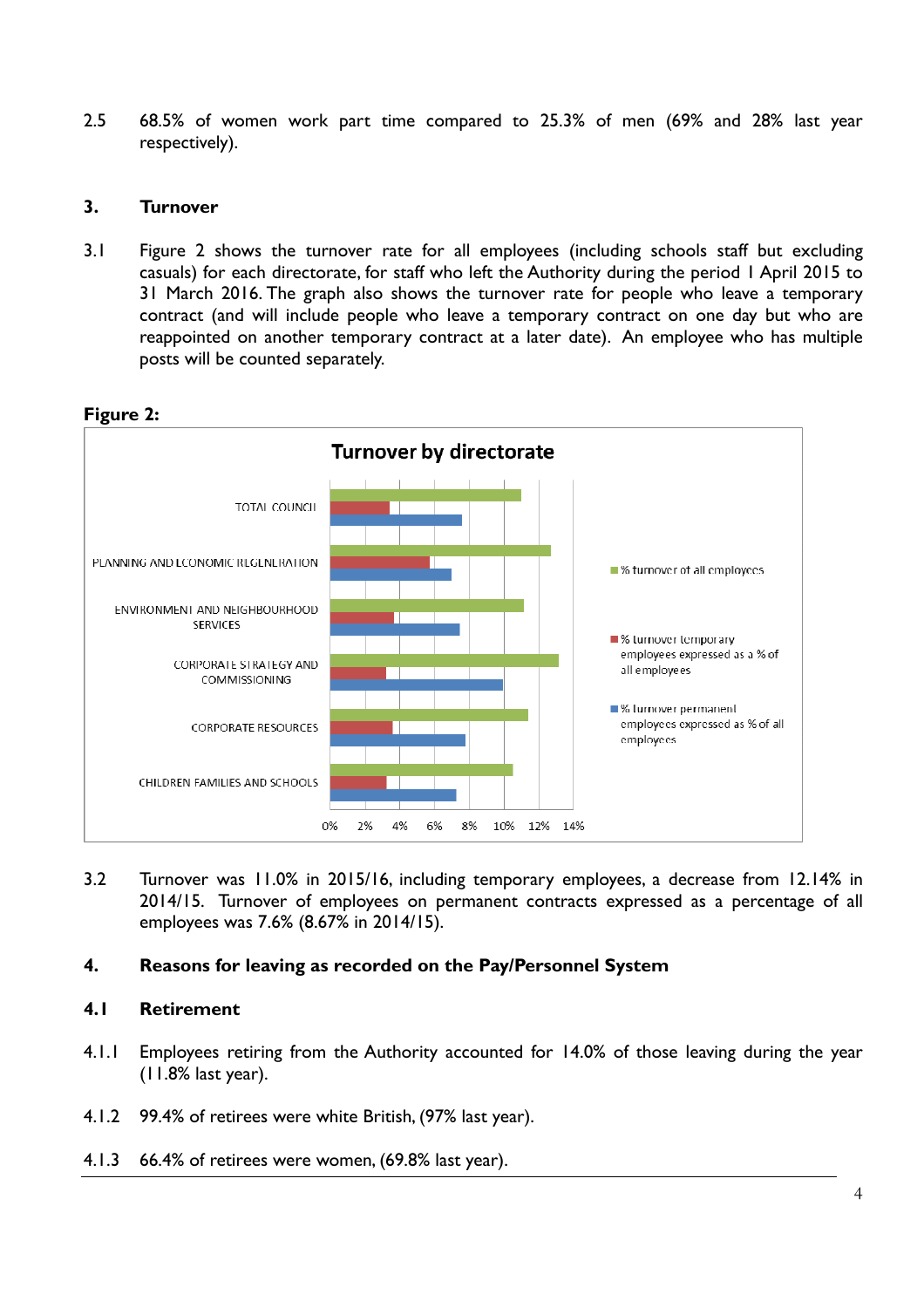4.1.4 The following table shows the age group of people who retired:

# Figure 3:

| Age group   | ℅     |
|-------------|-------|
| 45 - 54     | 0.5%  |
| $55 - 64$   | 65.9% |
| 65 and over | 33.6% |

4.1.5 Retirees aged under 55 left on the grounds of ill health.

# 4.2 Redundancy

- 4.2.1 58.7% of posts subject to redundancy were occupied by women which is less than the overall workforce profile (76.3%).
- 4.2.2 2% of posts subject to redundancy were occupied by people whose ethnicity was non-white British (where ethnicity known).
- 4.2.3 5.4% of people subject to redundancy were disabled.

#### 5. Gender

5.1 Figure 4 shows the percentage of employees by gender, in grouped age bands.

#### Figure 4:



# 5.2 Overall, the workforce is 76.3% women and 23.7% men.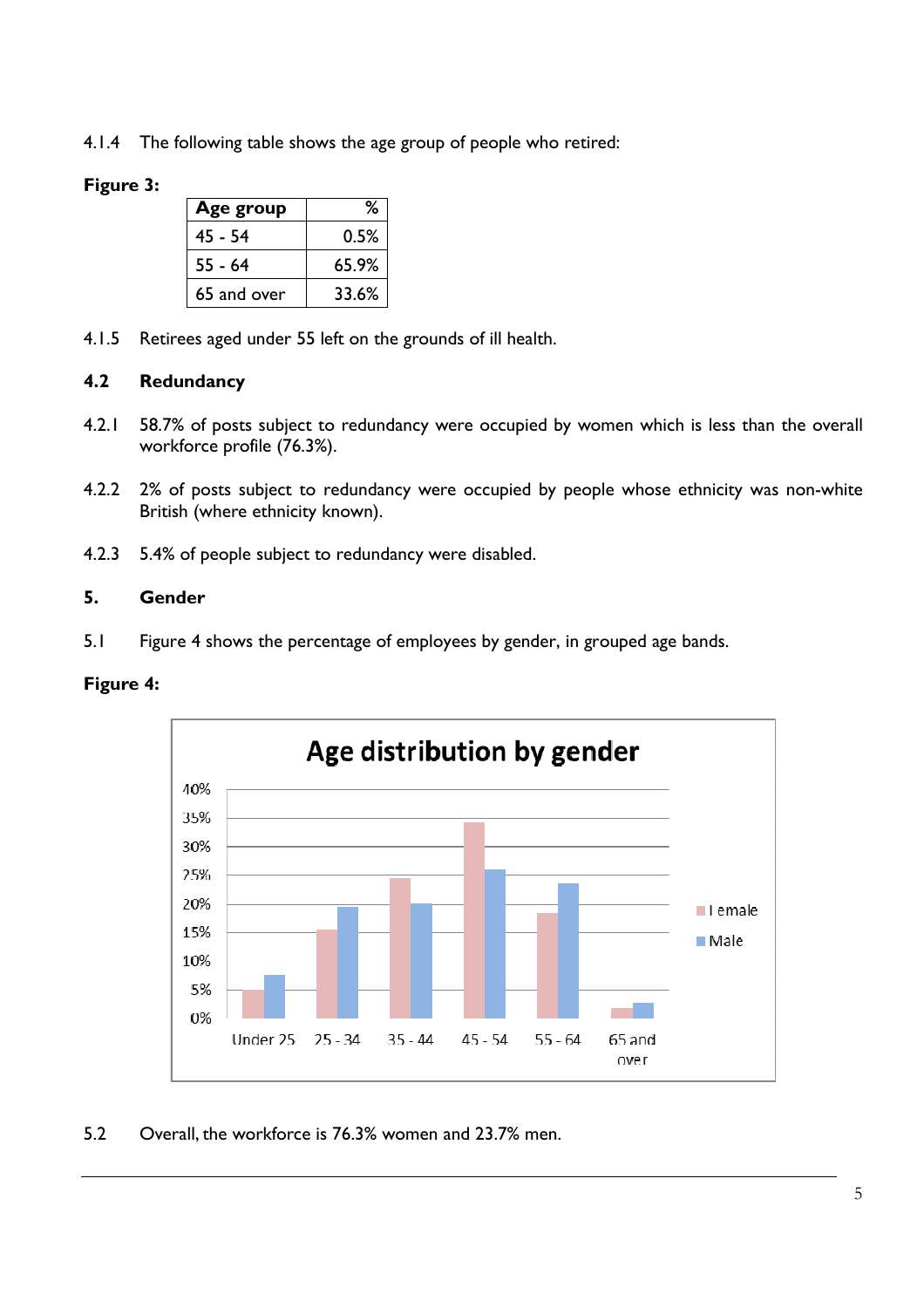- 5.3 63.9% of the non-schools workforce are women. 87.7% of the schools workforce are women.
- 5.4 The gender distribution varies greatly. 68% are women in the under 25 age category whereas this rises to 81% women in the 45 – 54 age category.

# 6. Age

6.1 Figure 5 shows the distribution of employees in grouped age bands.



# Figure 5:

- 6.2 54.1% of the workforce is aged 45 or older, (53.8% last year).
- 6.3 5.7% of the workforce is under 25 years old, (5.6% last year).
- 6.4 Employees under 35 make up 22.3% of the workforce profile (22.0% last year).

# 7. Grading

7.1 Figure 6 shows the distribution of employees by gender and pay grade for 2015/16, for the main pay grades.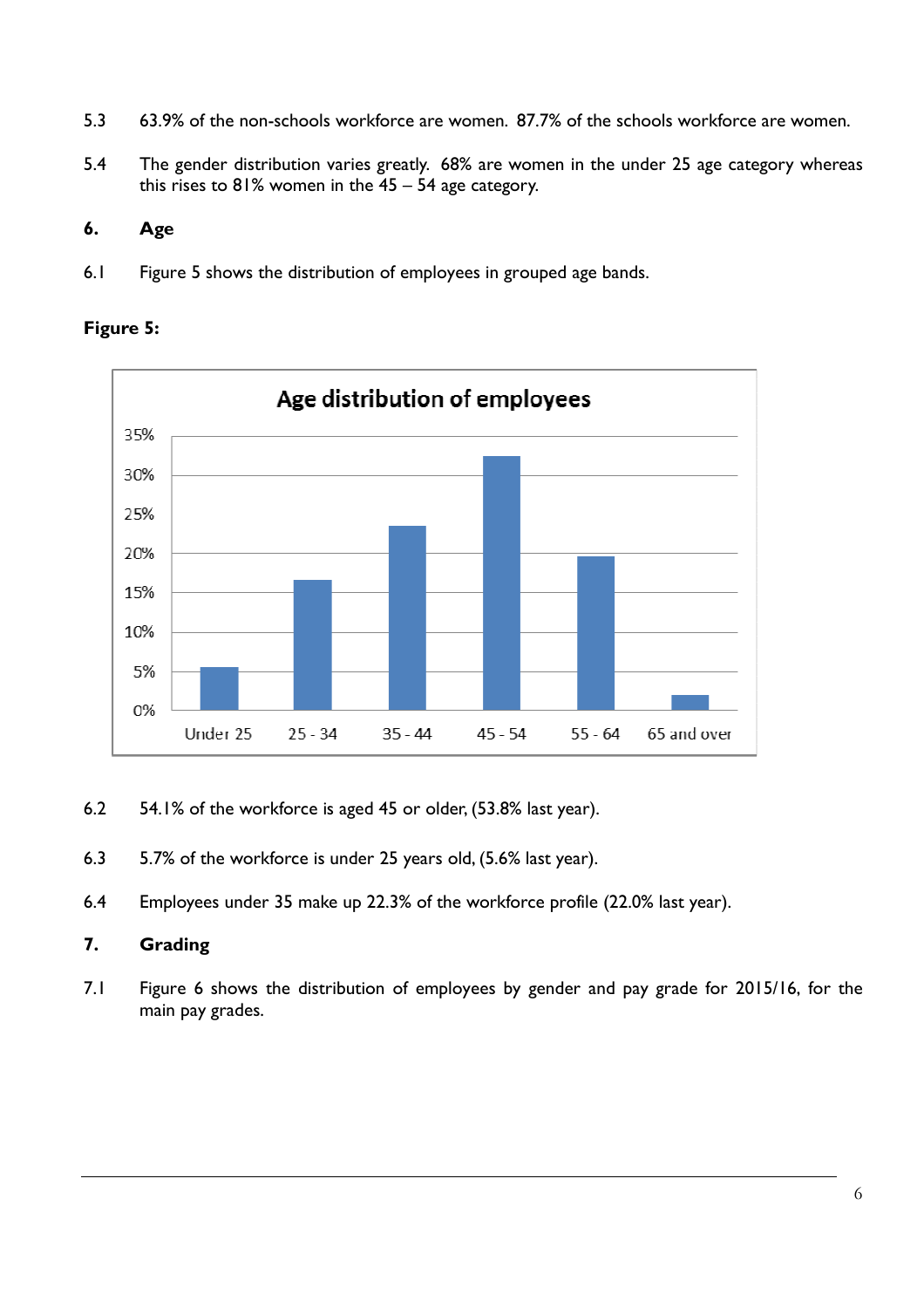

Figure 6:

- 7.2 Up to SCP 14, 81.5% of those employed are women (80.4% last year).
- 7.3 Between SCP 17 and SCP 38, 70.6% of those employed are women which is a slight increase from 70.2% last year.
- 7.4 At SCP 42 and above, 46.6% are female which is an increase from 45.1% last year.
- 7.5 79.0% of qualified teachers are women (79.6% last year).
- 7.6 Figure 7 shows the percentage of people who are disabled for the main pay grades, compared to the overall workforce.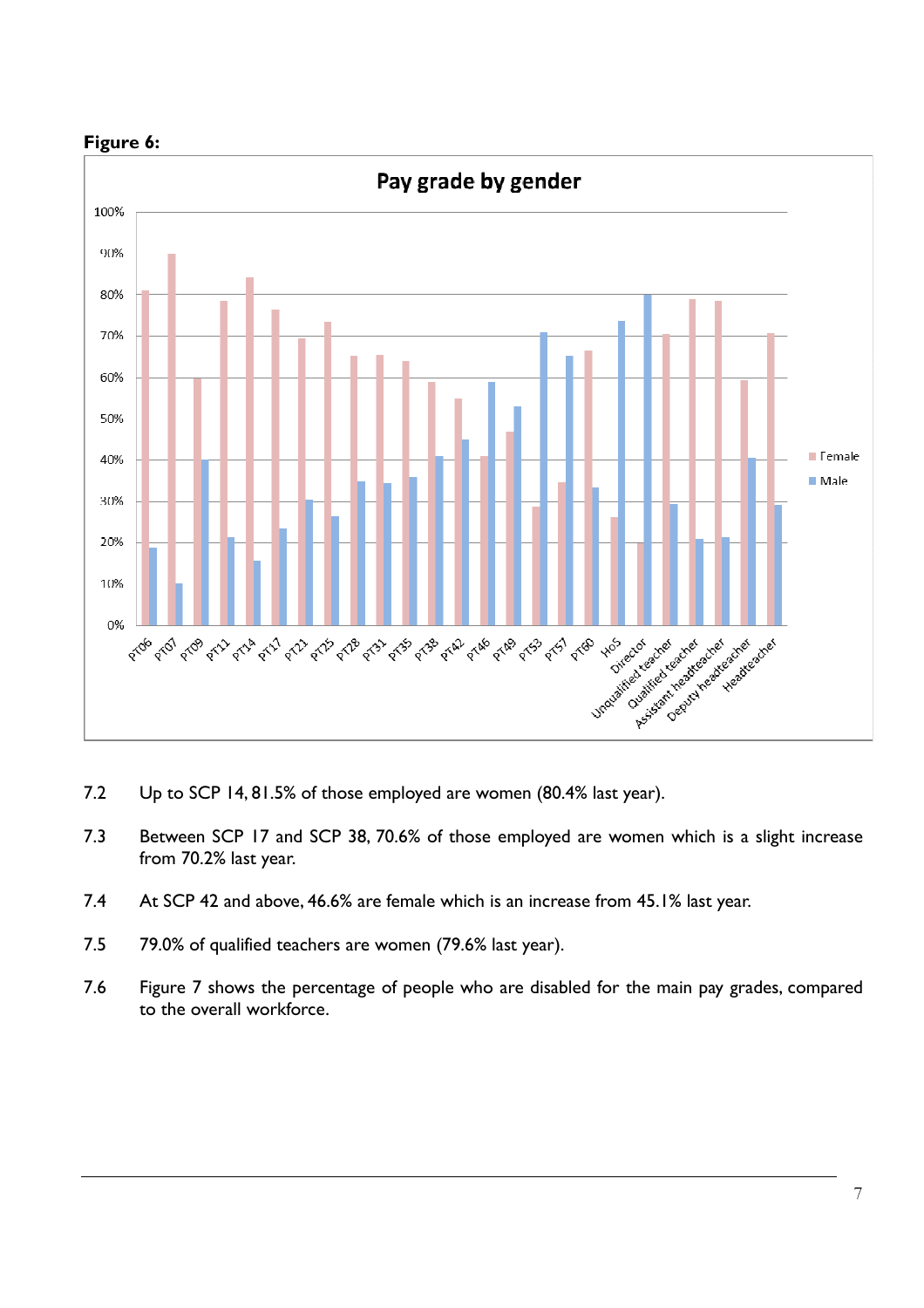

# Figure 7:

- 7.7 Within the higher pay grades, the proportion of disabled employees is higher than the workforce average (6% are disabled for SCP42 and above, excluding schools staff).
- 7.8 Within the teaching workforce, the proportion of disabled employees is lower than the workforce average.
- 7.9 Figure 8 below shows the distribution of non-white British employees by scale point.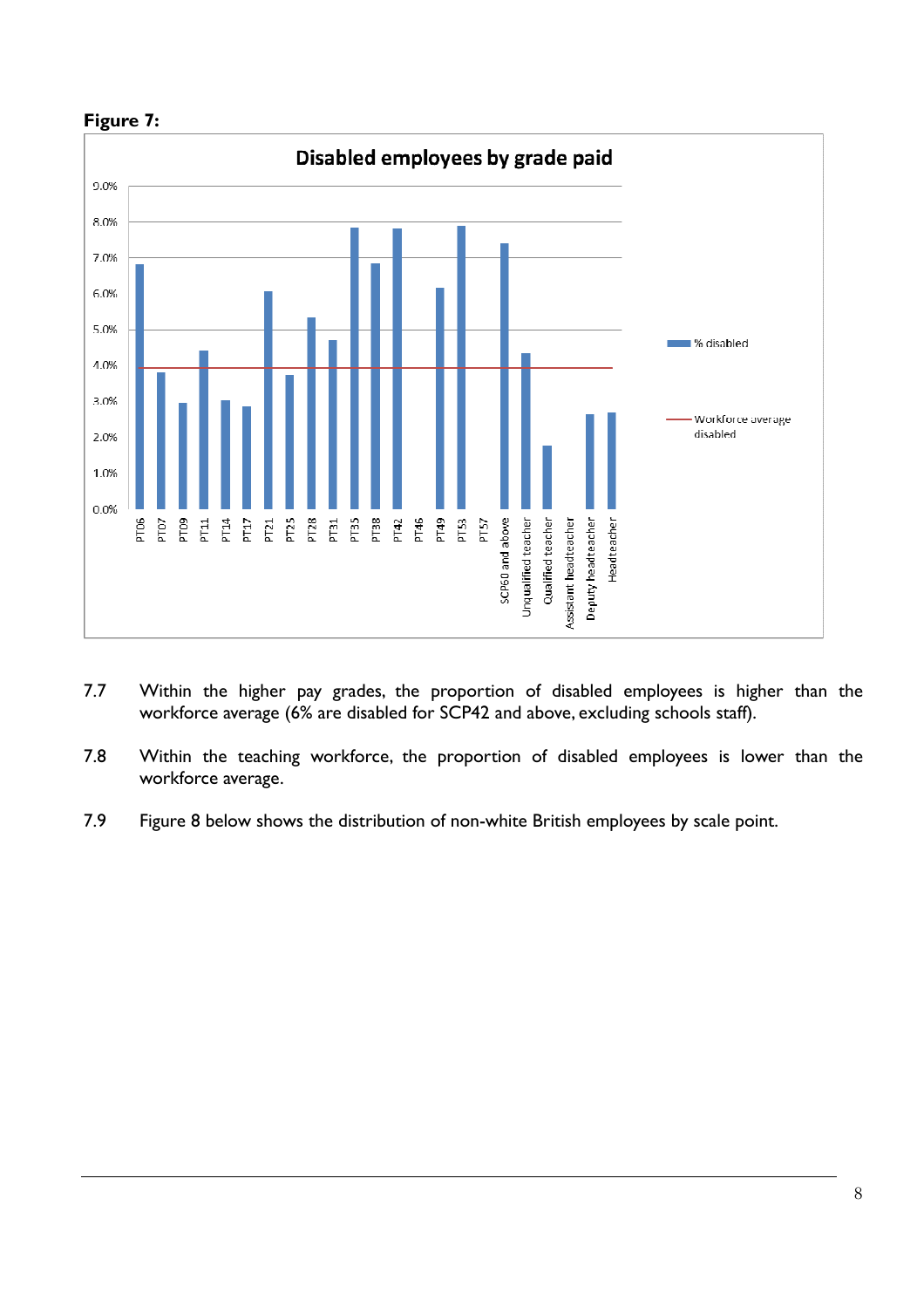

# Figure 8:

# 8. Ethnicity

8.1 Figure 9 shows the proportion of employees who are non-white British in each directorate.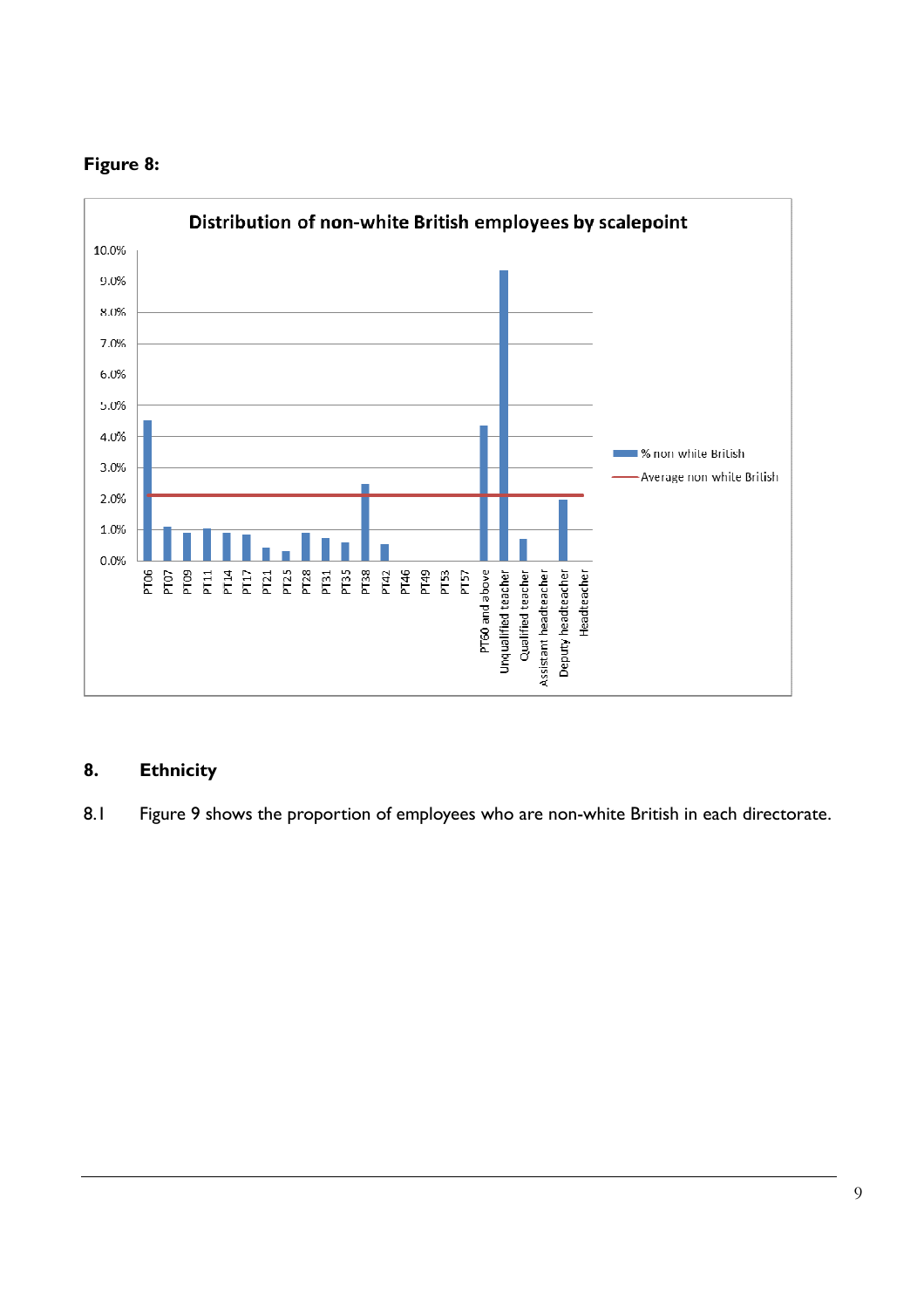



8.2 Figure 10 shows the distribution of ethnic groups across all directorates.





8.3 Overall, 2.1% of employees are non-White British.

8.4 The above figures include staff employed on temporary contracts, who have been employed for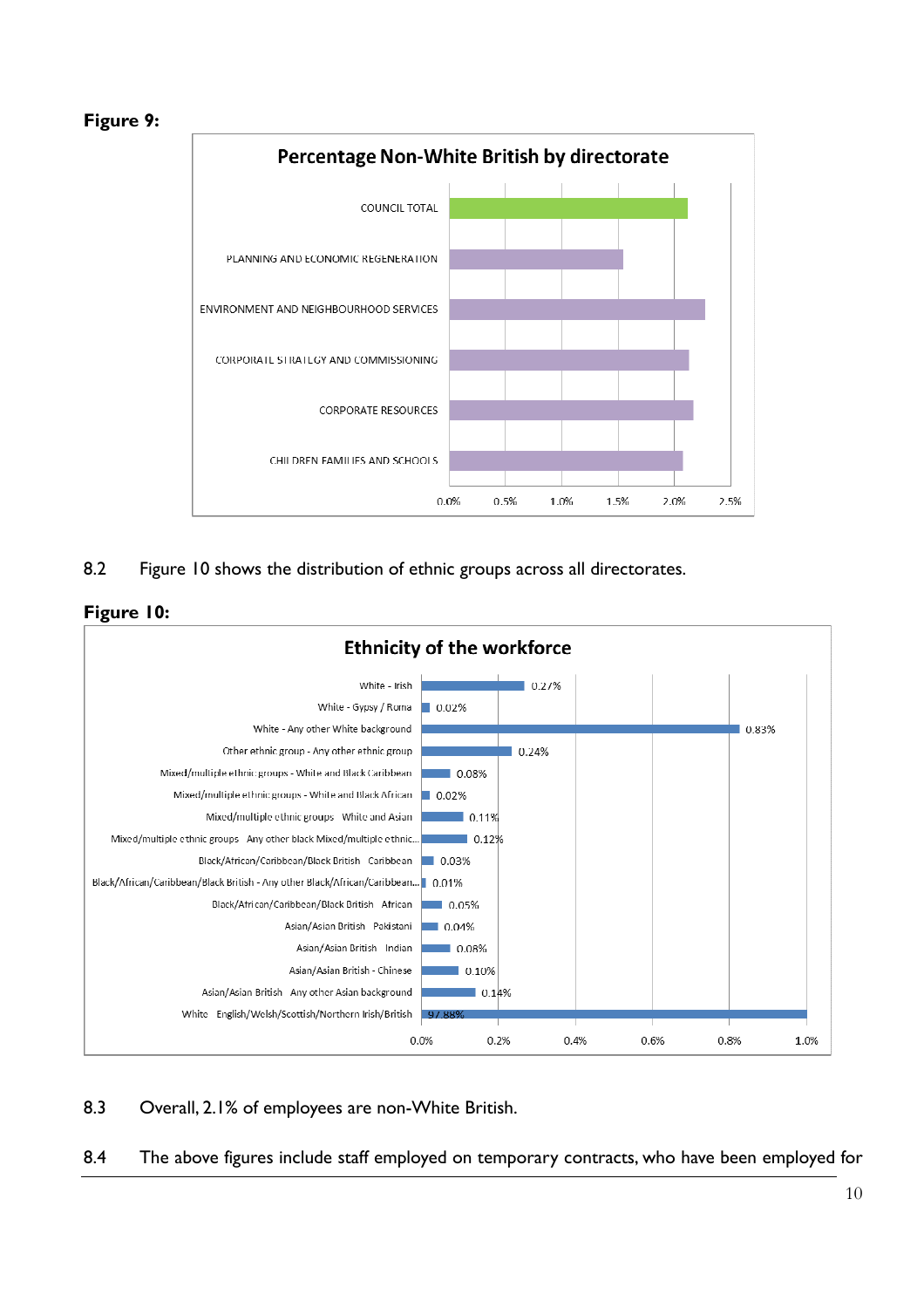less than 12 months.

# 9. Disability

- 9.1 Information is by way of a self-declaration recorded on the Pay/Personnel system and is available for 95% of the workforce and of these 3.9% of the workforce stated that they are disabled.
- 9.2 The Census 2011 showed that 12.1% of the population aged 16 to 64 in the East Riding had a long term health problem/disability that affected their day to day activities.

# 10. Sexual Orientation

10.1 Employees are able to record their sexual orientation if they chose to do so, via employee selfservice functionality on the Council's Pay Personnel system. This functionality is increasingly being used by staff. Records currently held indicate the following:

#### Figure 11:

| <b>Bisexual</b>       | 0.49%  |
|-----------------------|--------|
| Declined to specify   | 4.57%  |
| Gay man               | 1.36%  |
| Gay woman/lesbian     | 0.86%  |
| Heterosexual/straight | 92.72% |

#### 11. Religion

11.1 Religion is recorded in the same way as for sexual orientation, via employee self-service on the Pay Personnel system. Records currently held indicate the following:

#### Figure 12:

| Agnostic                   | 10.84% |
|----------------------------|--------|
| <b>Atheist</b>             | 21.17% |
| Buddhist - Mahayana        | 0.69%  |
| Christian - Orthodox       | 13.77% |
| Christian - Protestant     | 32.70% |
| Christian - Roman Catholic | 12.74% |
| Other                      | 7.92%  |
| Sikhism                    | 0.17%  |

# 12. Training Delivered

- 12.1 The training database maintained by Support Services holds records of courses attended in 2015/16, excluding schools. 70% of courses were attended by women, and 30% by men. The non-schools workforce profile is 64% women, 36% men.
- 12.2 The ethnicity of people attending courses is shown in figure 13 below: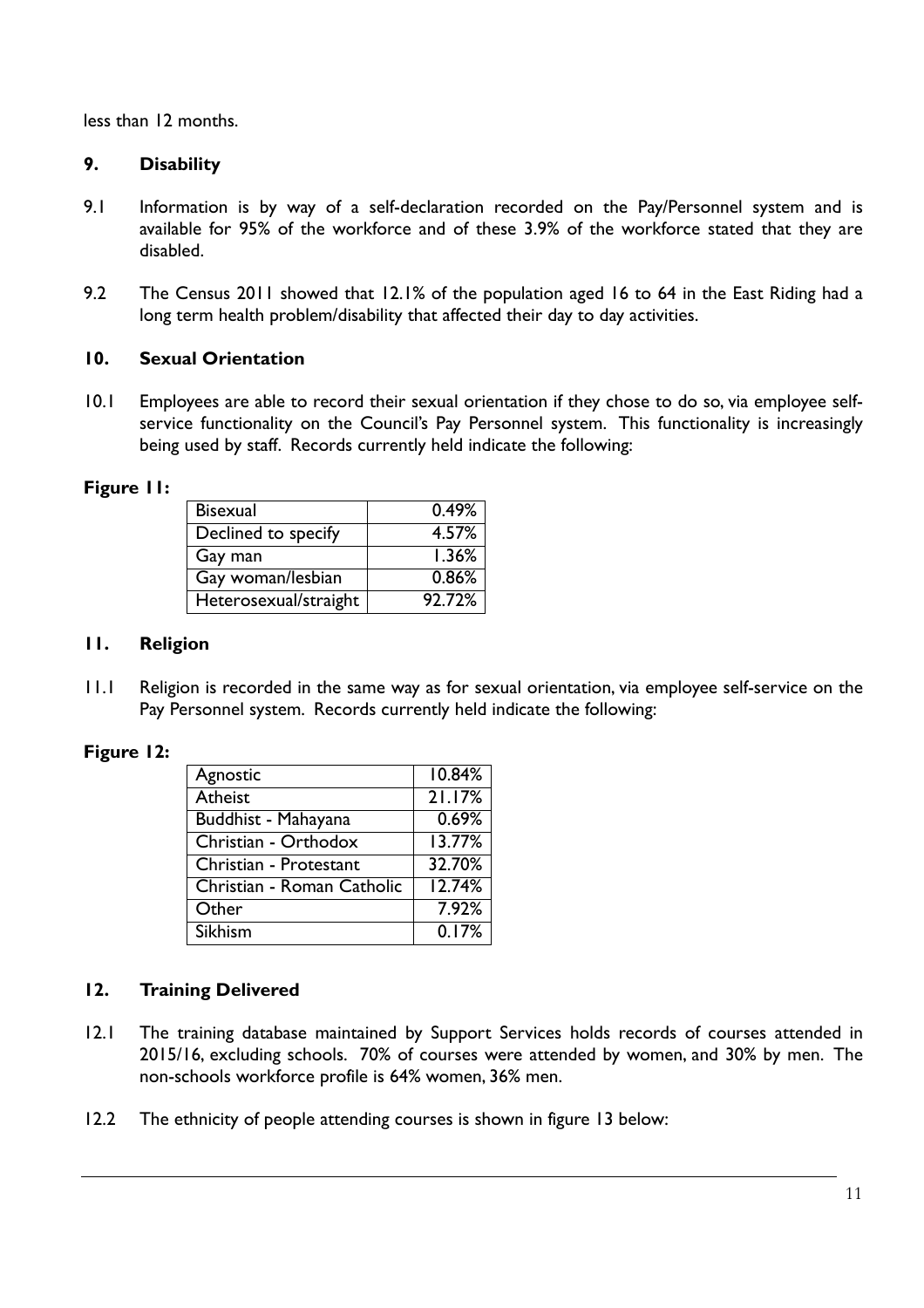# Figure 13:

|                   | % of course |  |  |
|-------------------|-------------|--|--|
| Ethnicity         | attendees   |  |  |
| White British     | 98.64%      |  |  |
| Non-white British | 1.36%       |  |  |

12.3 The workforce profile is 2.1% non-white British.

## 13. Training not completed

13.1 The training database holds details of courses that have not yet been completed. 71% of training requests that are incomplete are for women, and 1.15% are for people whose ethnicity is non-white British.

## 14. Recruitment

- 14.1 All information relates to non-schools recruitment.
- 14.2 All information has been taken from the Council's Workforce Monitoring Database and includes appointments of casuals but excludes moves due to service restructures.
- 14.3 Figure 14 shows the age distribution of applicants, interviewees and appointments.





14.4 51.5% of applications were submitted by people aged under 35 (49.4% last year).

14.5 People interviewed and aged 25-34 were proportionately more successful than the other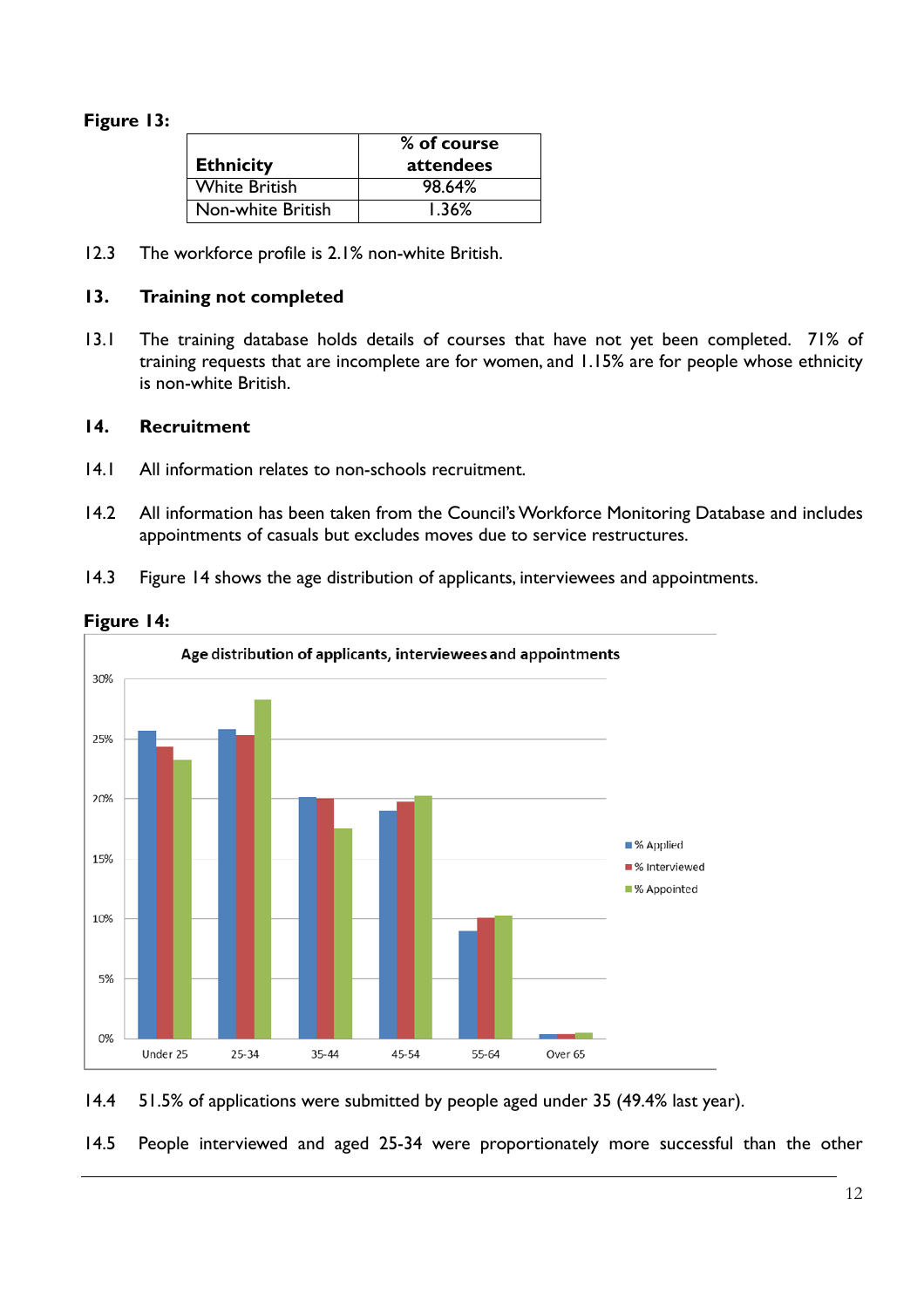groups at being appointed.

- 14.6 15.8% of applicants declared a disability and 14.6% of interviewees declared a disability but only 8% of appointments were made to people who had declared a disability (figures very similar to the previous year).
- 14.7 65% of applicants were female and 69% of appointments were female. Women were therefore proportionately more successful at securing employment following application.
- 14.8 Figure 15 shows the gender of applicants, interviewees and appointments.



Figure 15:

- 14.9 Women submitted 65% of applications, represented 66% of interviewees and 69% of appointments.
- 14.10 1.4% of applicants declared their ethnicity to be other than British. This group represented 1.1% of interviewees and 1.7% of appointments.